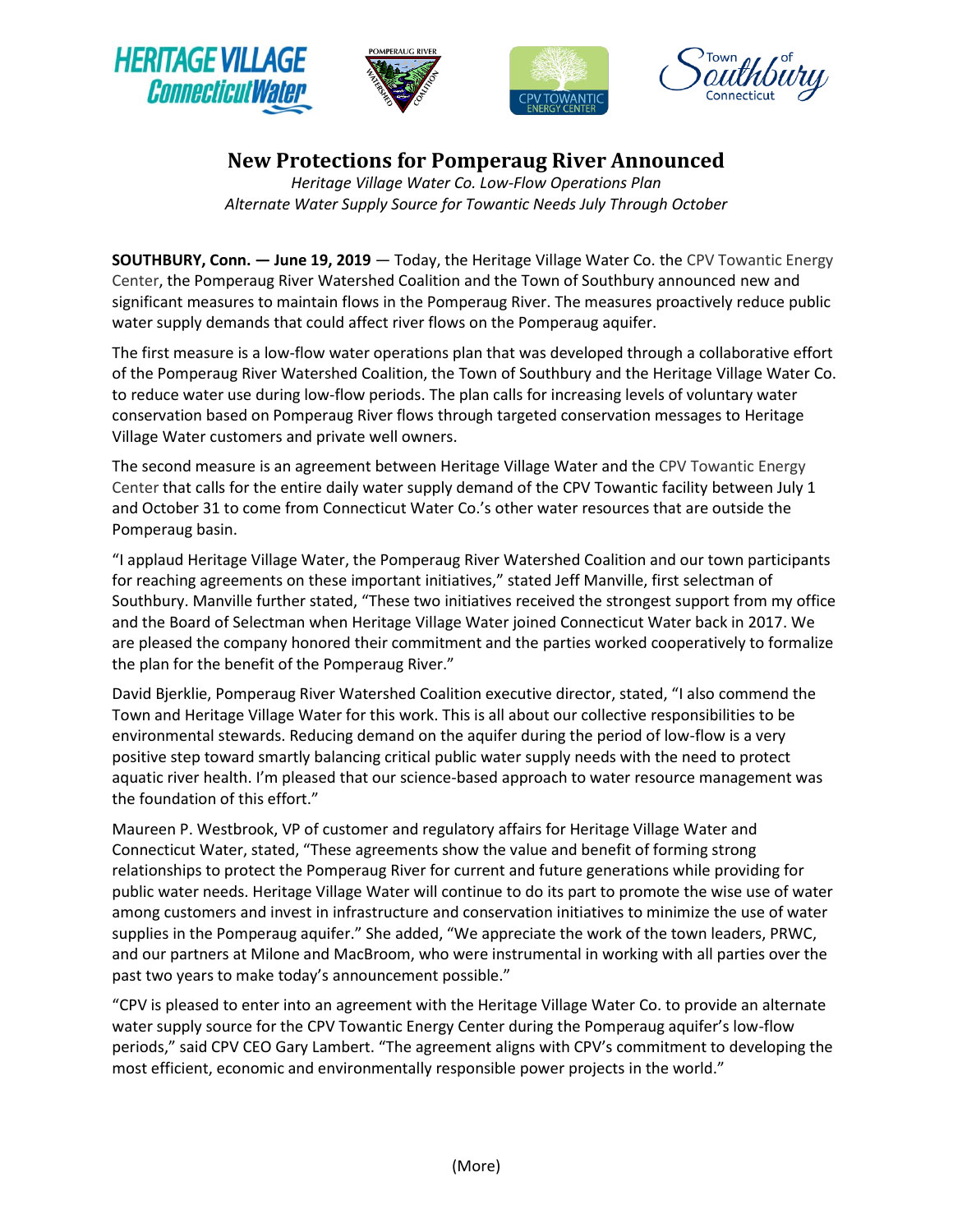Information on Pomperaug River flows and the corresponding level of voluntary water conservation being requested under the low-flow operations plan is available at [www.pomperaug.org/lowflowplan.](http://www.pomperaug.org/lowflowplan) Currently, the Pomperaug River flows are above conservation thresholds and no voluntary conservation measures are requested.

###

#### **About Connecticut Water, Avon Water and Heritage Village Water**

The companies are local water utilities, regulated by the Connecticut Public Utilities Regulatory Authority, which combined provide water service to more than 104,000 customers in 59 Connecticut towns and wastewater services to 3,000 customers in the town of Southbury, Connecticut.

The towns served are Ashford, Avon, Beacon Falls, Bethany, Bolton, Brooklyn, Burlington, Canton, Chester, Clinton, Colchester, Columbia, Coventry, Deep River, Durham, East Granby, East Haddam, East Hampton, East Windsor, Ellington, Enfield, Essex, Farmington, Griswold, Guilford, Hebron, Killingly, Killingworth, Lebanon, Madison, Manchester, Mansfield, Marlborough, Middlebury, Naugatuck, Old Lyme, Old Saybrook, Oxford, Plainfield, Plymouth, Portland, Prospect, Simsbury, Somers, South Windsor, Southbury, Stafford, Stonington, Suffield, Thomaston, Thompson, Tolland, Vernon, Voluntown, Waterbury, Westbrook, Willington, Windsor Locks and Woodstock.

## **About the Pomperaug River Watershed Coalition**

PRWC's mission is to ensure plentiful high quality water in the Pomperaug Watershed communities through the use of science and education. We share our knowledge and expertise with others committed to the protection of the vital water resources upon which we all depend. PRWC accomplishes its mission by employing the latest science to advance best management of the watershed and by creating a partnership of local governments, businesses, private individuals, scientists and environmental groups who work collaboratively to protect the health and vibrancy of the Watershed.

PRWC's programs and services include: development and acquisition of scientific watershed and river data; provision of technical assistance on environmental challenges; and facilitation of educational programs. All of PRWC's programs and activities underscore our collective roles as stewards of our environment and promote good habits to keep our watershed and rivers healthy.

## **About the CPV Towantic Energy Center**

The CPV Towantic Energy Center (CPV Towantic) is an 805-megawatt, natural-gas-fueled combined-cycle electric generating facility operating in the Woodruff Hill Industrial Park in Oxford, Connecticut. The facility generates enough electricity to power nearly 800,000 homes, helping Connecticut to safely meet its demand for energy with reliable, cost-effective and environmentally responsible low emissions generation. Displacing the need for older, less efficient generators, CPV Towantic lowers overall emissions and improves the state's environmental profile. CPV Towantic's innovative design also incorporates advanced air-cooling technology which conserves natural resources by reducing water use by approximately 85% compared to traditional facilities. The project is owned by Competitive Power Ventures, Inc. and its partners, including Osaka Gas USA, and is being managed by CPV and operated by NAES Corporation. For more information: [http://cpv.com/our-projects/cpv-towantic/](https://urldefense.proofpoint.com/v2/url?u=http-3A__cpv.com_our-2Dprojects_cpv-2Dtowantic_&d=DwMFAg&c=NOn-HKiifrKMxS1WLsdH-w&r=sKRRbaO8_XZA6G0-f7_afdkWF6wjzdhHkkSpeR-IDXs&m=F21nGbR75RMQ-eq9Xj4zmskHbs9zN34Q4qiogR4-4C8&s=m8gIy99lsSmgOwmRmIba-JbzbgVAPvtDqdn4xUUUK4Y&e=)

#### **News Media Contacts:**